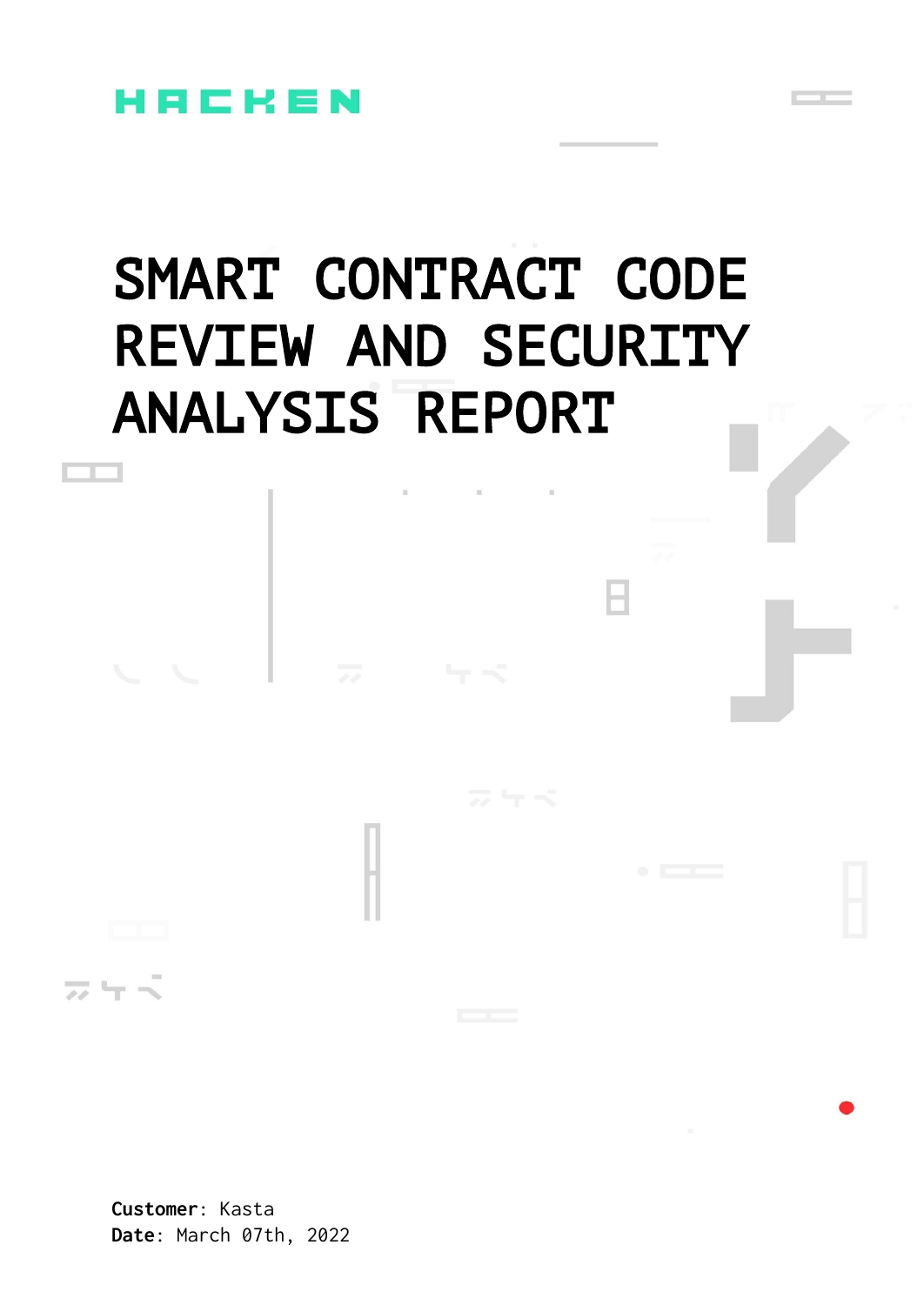

This document may contain confidential information about IT systems and the intellectual property of the Customer as well as information about potential vulnerabilities and methods of their exploitation.

The report containing confidential information can be used internally by the Customer, or it can be disclosed publicly after all vulnerabilities are fixed — upon a decision of the Customer.

# **Document**

| <b>Name</b>    | Smart Contract Code Review and Security Analysis Report for<br>Kasta. |
|----------------|-----------------------------------------------------------------------|
| Approved by    | Andrew Matiukhin   CTO Hacken OU                                      |
|                | Evgeniy Bezuglyi   SC Audits Department Lead                          |
| <b>Type</b>    | ERC-20 token vesting                                                  |
| Platform       | <b>EVM</b>                                                            |
| Language       | Solidity                                                              |
| <b>Methods</b> | Architecture Review, Functional Testing, Computer-Aided               |
|                | Verification, Manual Review                                           |
| Repository     | https://github.com/kasta-io/token-vesting                             |
| Commit         | 7c5787FE2408624p95831652pp50cB2B540212F4                              |
| Technical      | <b>YES</b>                                                            |
| Documentation  |                                                                       |
| JS tests       | <b>YES</b>                                                            |
| Website        | https://www.kasta.io/                                                 |
| Timeline       | February 16, 2022 - March 7, 2022                                     |
| Changelog      | February 28, 2022 - Initial audit                                     |
|                | March 7, 2022 - Second Review                                         |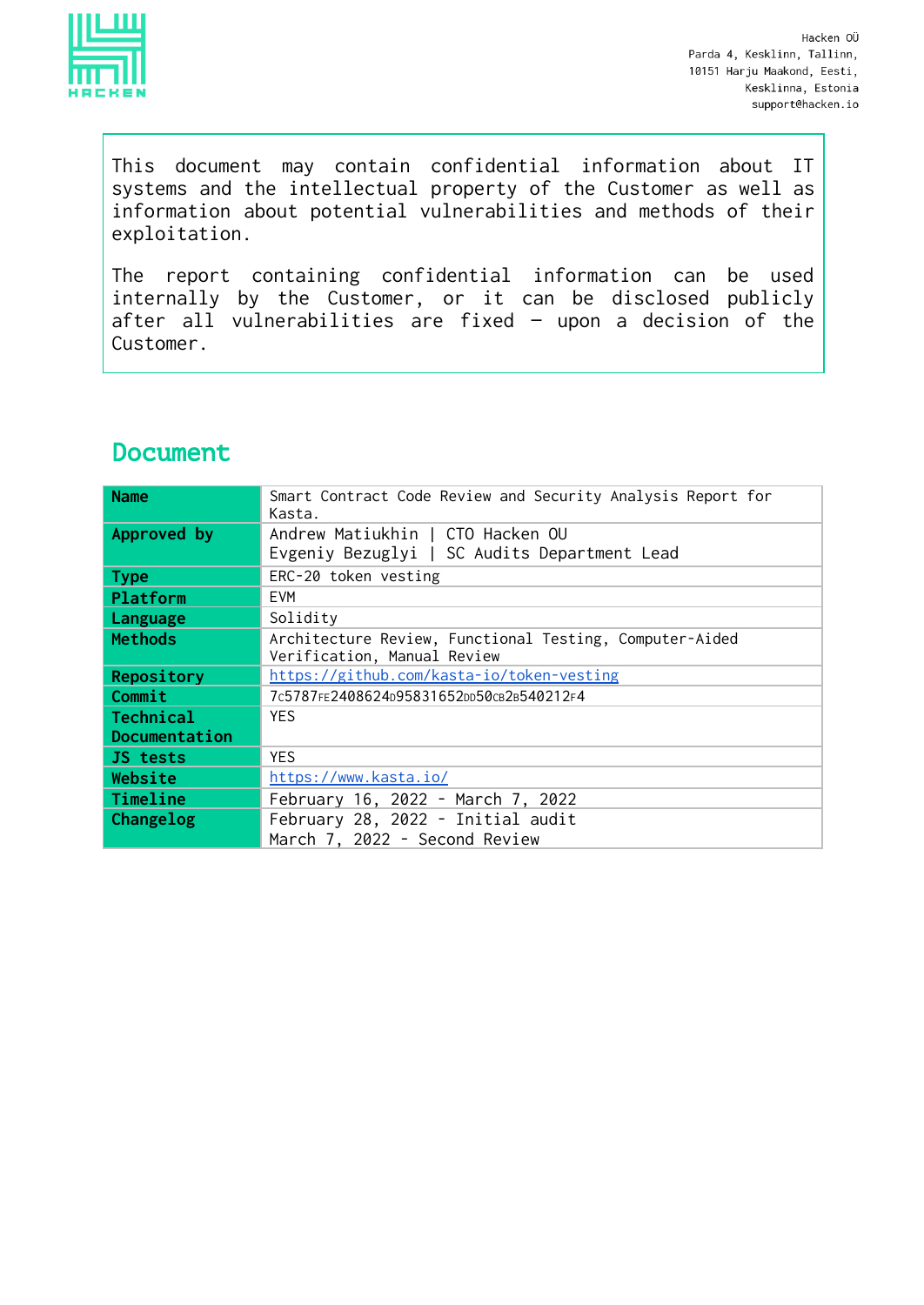

# Table of contents

| Introduction         | 4  |
|----------------------|----|
| Scope                | 4  |
| Executive Summary    | 6  |
| Severity Definitions | 8  |
| Audit overview       | 9  |
| Recommendations      | 10 |
| Disclaimers          | 11 |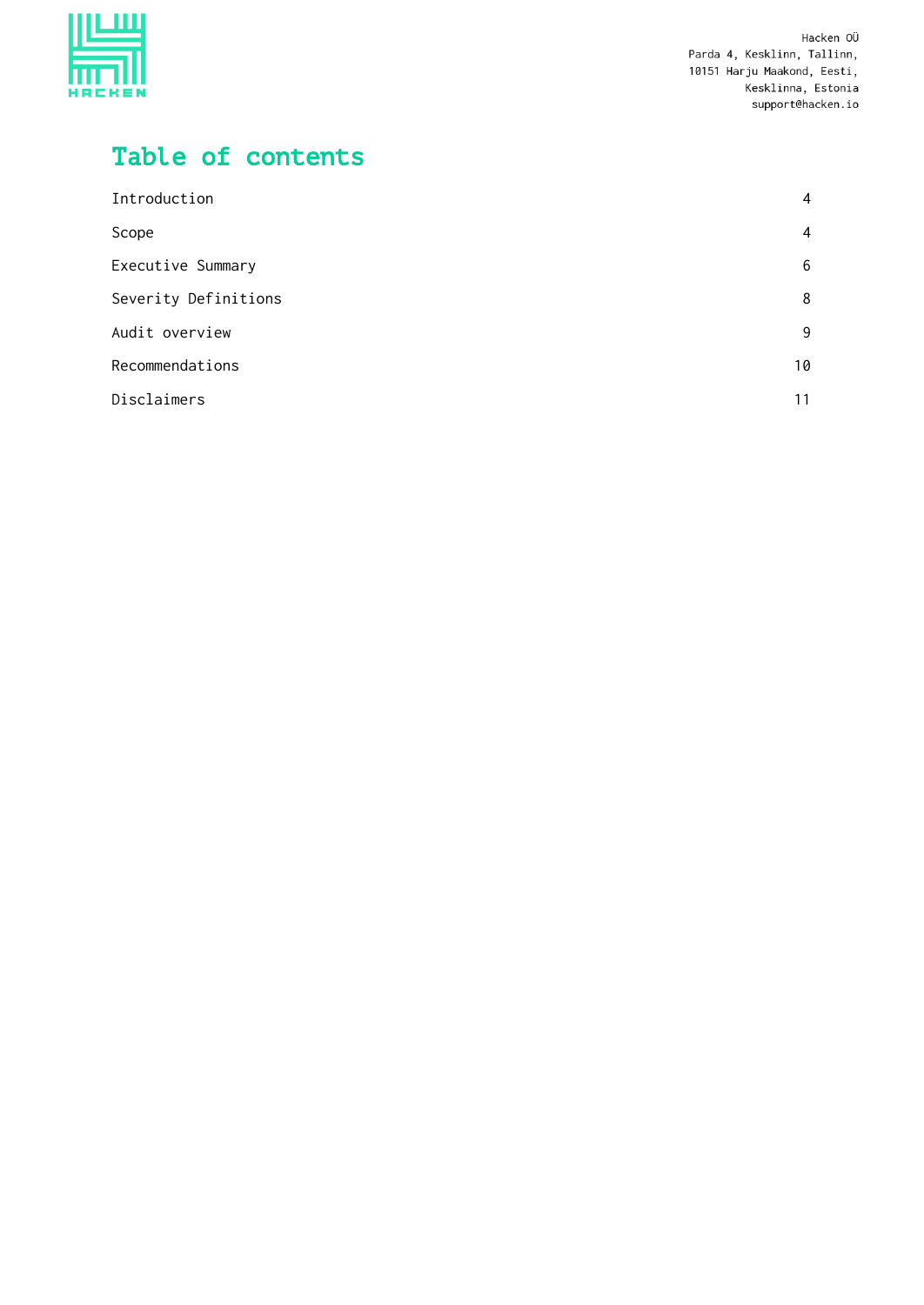

# <span id="page-3-0"></span>Introduction

Hacken OÜ (Consultant) was contracted by Kasta (Customer) to conduct a Smart Contract Code Review and Security Analysis. This report presents the findings of the security assessment of the Customer's smart contract and its code review conducted between February  $16^{th}$ , 2022 - February 28 $^{th}$ , 2022.

The second review was conducted on March  $7<sup>th</sup>$ , 2022.

# <span id="page-3-1"></span>Scope

The scope of the project is smart contracts in the repository: **Repository:**

<https://github.com/kasta-io/token-vesting>

**Commit:**

7c5787fe2408624d95831652dd50cb2b540212f4 **Technical Documentation:** Yes **JS tests:** Yes **Contracts:** KastaVesting.sol

We have scanned this smart contract for commonly known and more specific vulnerabilities. Here are some of the commonly known vulnerabilities that are considered:

| Category    | <b>Check Item</b>                                                                                                                                                                                                                                                                                                                                                                                                                                  |
|-------------|----------------------------------------------------------------------------------------------------------------------------------------------------------------------------------------------------------------------------------------------------------------------------------------------------------------------------------------------------------------------------------------------------------------------------------------------------|
| Code review | • Reentrancy<br>• Ownership Takeover<br>Timestamp Dependence<br>Gas Limit and Loops<br>• DoS with (Unexpected) Throw<br>DoS with Block Gas Limit<br>• Transaction-Ordering Dependence<br>• Style guide violation<br>Costly Loop<br>▪ ERC20 API violation<br>$\blacksquare$ Unchecked external call<br>Unchecked math<br>Unsafe type inference<br>Implicit visibility level<br>Deployment Consistency<br>Repository Consistency<br>Data Consistency |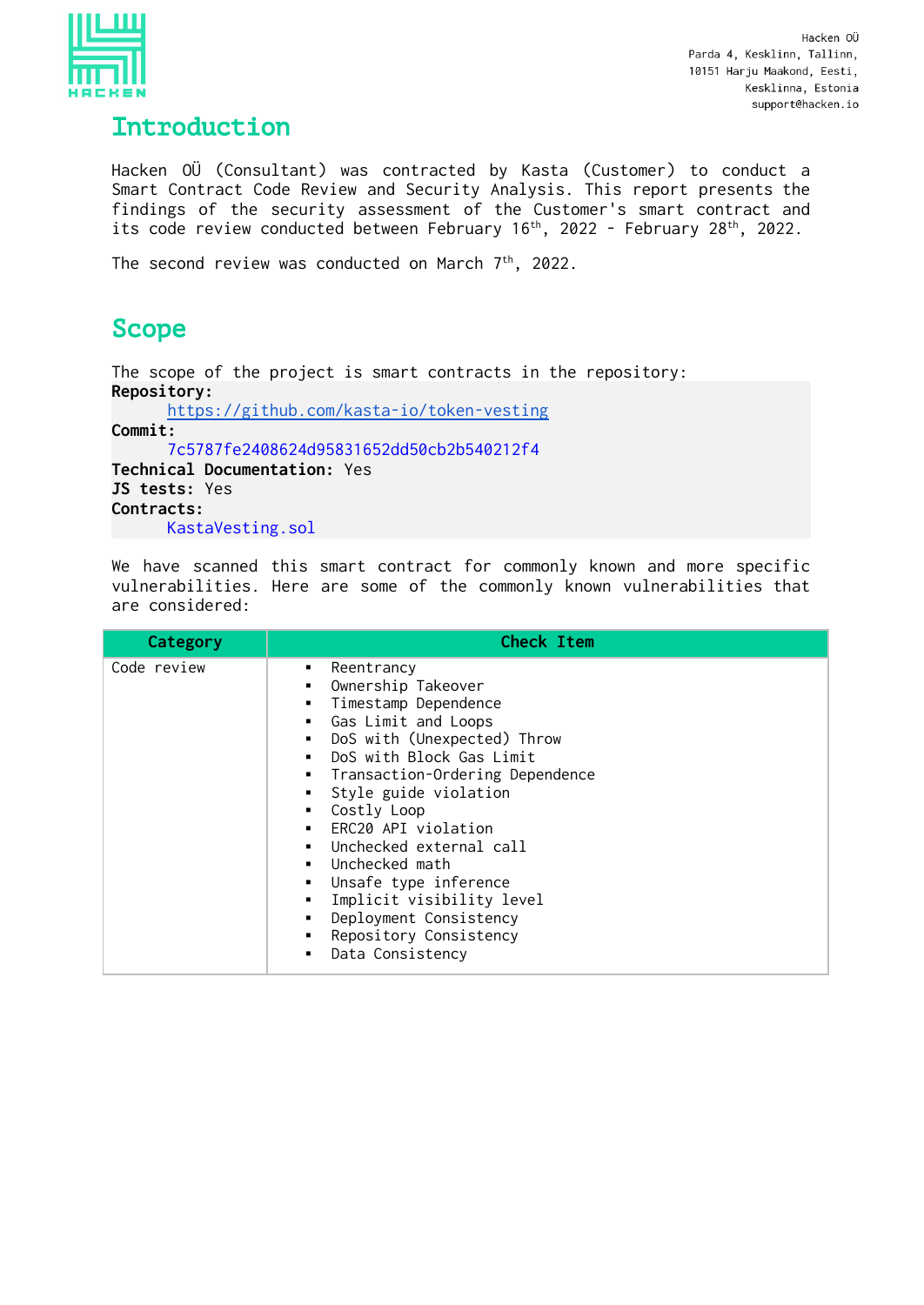

| Functional review | • Business Logics Review<br>• Functionality Checks<br>• Access Control & Authorization<br>• Escrow manipulation<br>• Token Supply manipulation<br>• Assets integrity<br>User Balances manipulation<br>• Data Consistency manipulation<br>Kill-Switch Mechanism<br>• Operation Trails & Event Generation |
|-------------------|---------------------------------------------------------------------------------------------------------------------------------------------------------------------------------------------------------------------------------------------------------------------------------------------------------|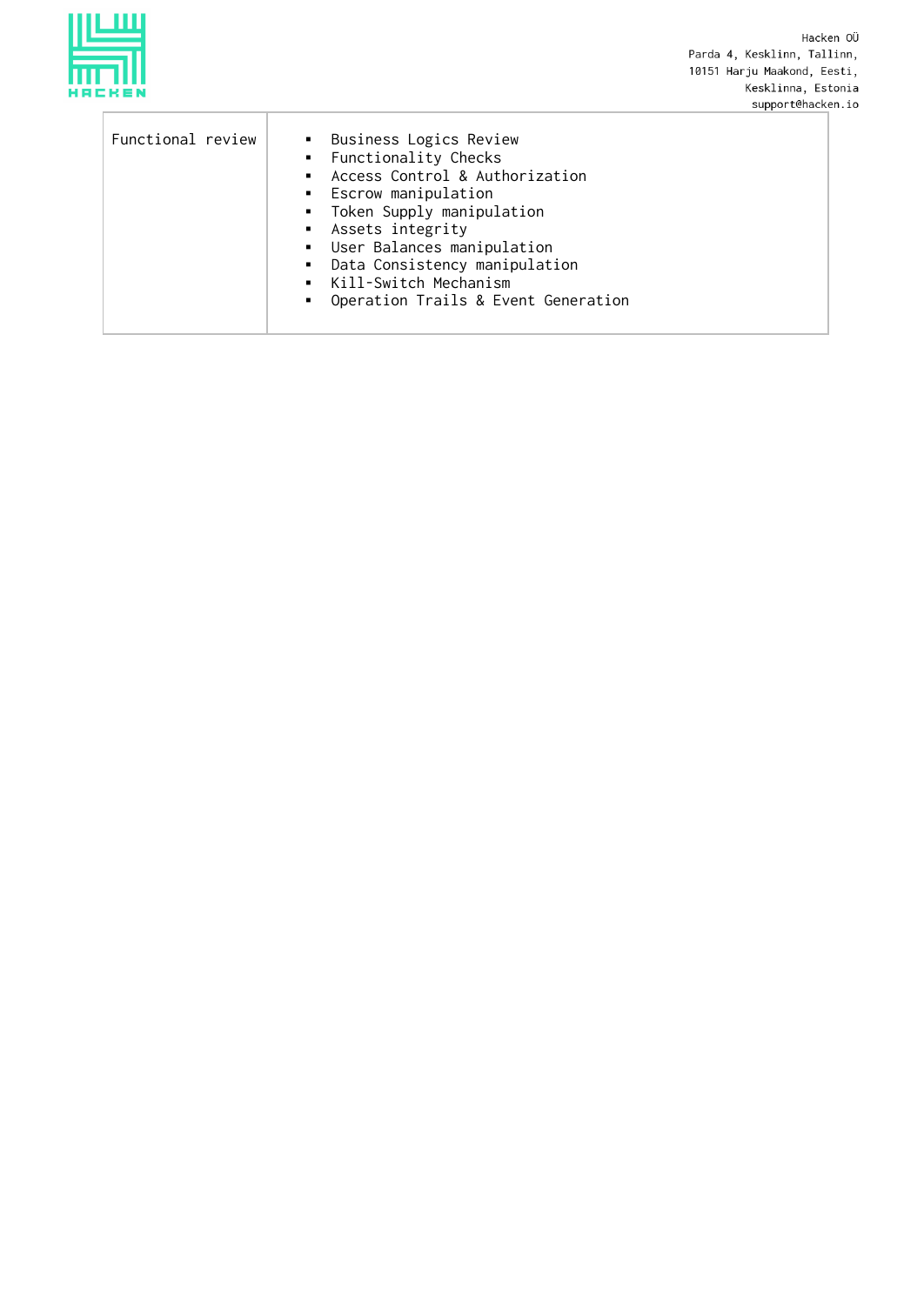

# <span id="page-5-0"></span>Executive Summary

Score measurements details can be found in the corresponding section of the [methodology](https://docs.google.com/document/d/1vpWmShFjGVkwHgX4rEmFhRcmnOZ-k6xEckkQjZkCmgE/edit#heading=h.1ci93xb).

# Documentation quality

The project has good documentation with functional and technical requirements. The score is **10** out of **10**. Weight in total score is **1.**

# Code quality

The code follows official language style guides and is covered with unit tests. Most of the code follows those guides, the score is **10** out of **10**. Weight in total score is **1.**

## Architecture quality

Smart contract of the project follows the best practices.

Clean and clear architecture, the score is **10** out of **10**. Weight in total score is **1.**

# Security score

As a result of the audit, security engineers found **1** medium and **1** low severity issue. Security score is **7.5** out of **10**. All found issues are displayed in the "Issues overview" section of the report. Weight in total score is **7.**

After the second audit the code has **1** medium severity issue.

## Summary

According to the assessment, the Customer's smart has the following score: **8.25**



## Notices

- 1. The KastaVesting contract has a `revokeSchedule` function which sends available unclaimed tokens to the admin.
- 2. All claims could be paused by owners.
- 3. The KastaVesting contract allows creating vesting with the start date in the past.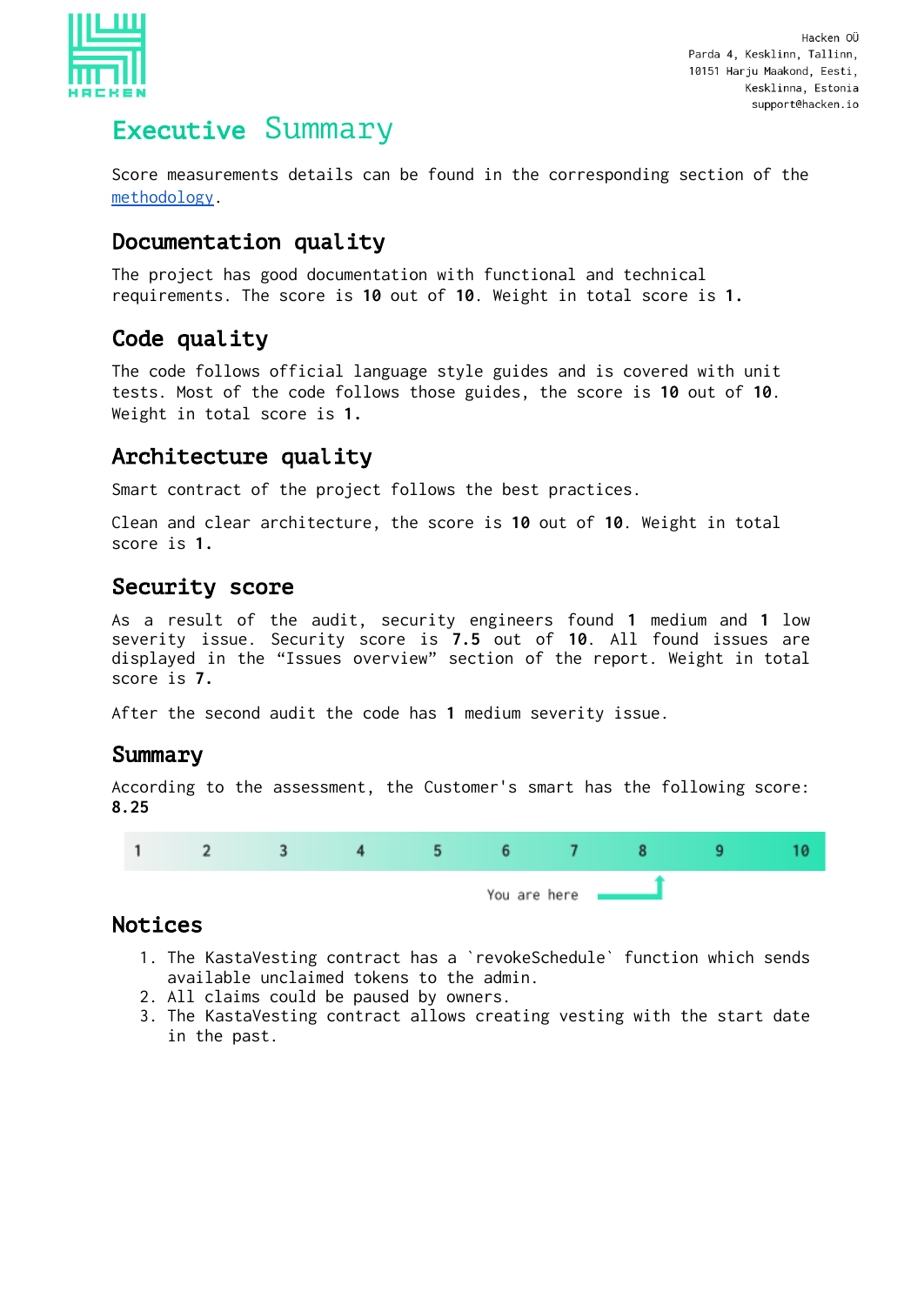



#### Graph 1. The distribution of vulnerabilities after the audit.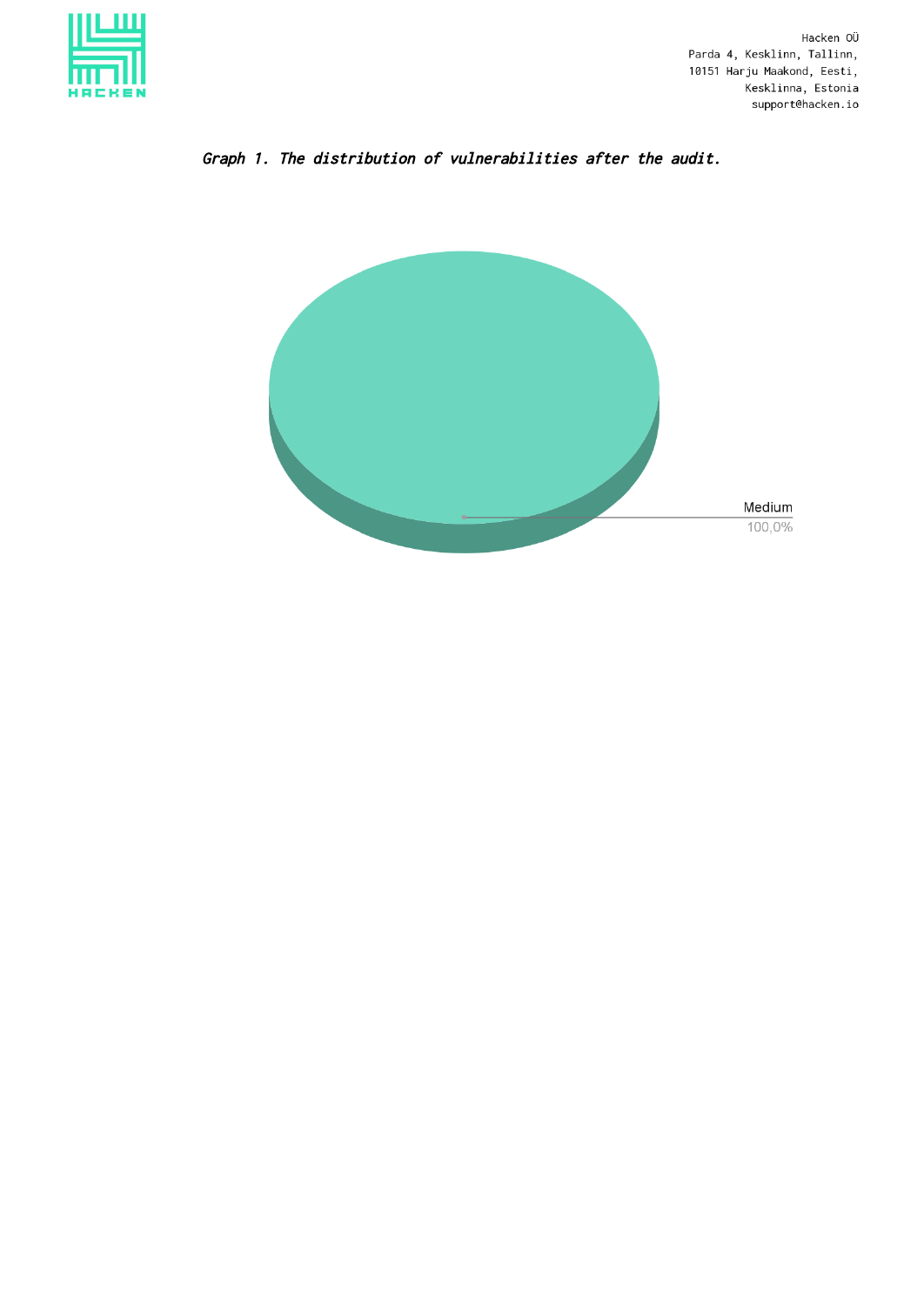

# <span id="page-7-0"></span>Severity Definitions

| <b>Risk Level</b> | Description                                                                                                                                                                      |
|-------------------|----------------------------------------------------------------------------------------------------------------------------------------------------------------------------------|
| Critical          | Critical vulnerabilities are usually straightforward to<br>exploit and can lead to assets loss or data<br>manipulations.                                                         |
| High              | High-level vulnerabilities are difficult to exploit;<br>however, they also have a significant impact on smart<br>contract execution, e.g., public access to crucial<br>functions |
| Medium            | Medium-level vulnerabilities are important to fix;<br>however, they can't lead to assets loss or data<br>manipulations.                                                          |
| Low               | Low-level vulnerabilities are mostly related to<br>outdated, unused, etc. code snippets that can't have<br>a significant impact on execution                                     |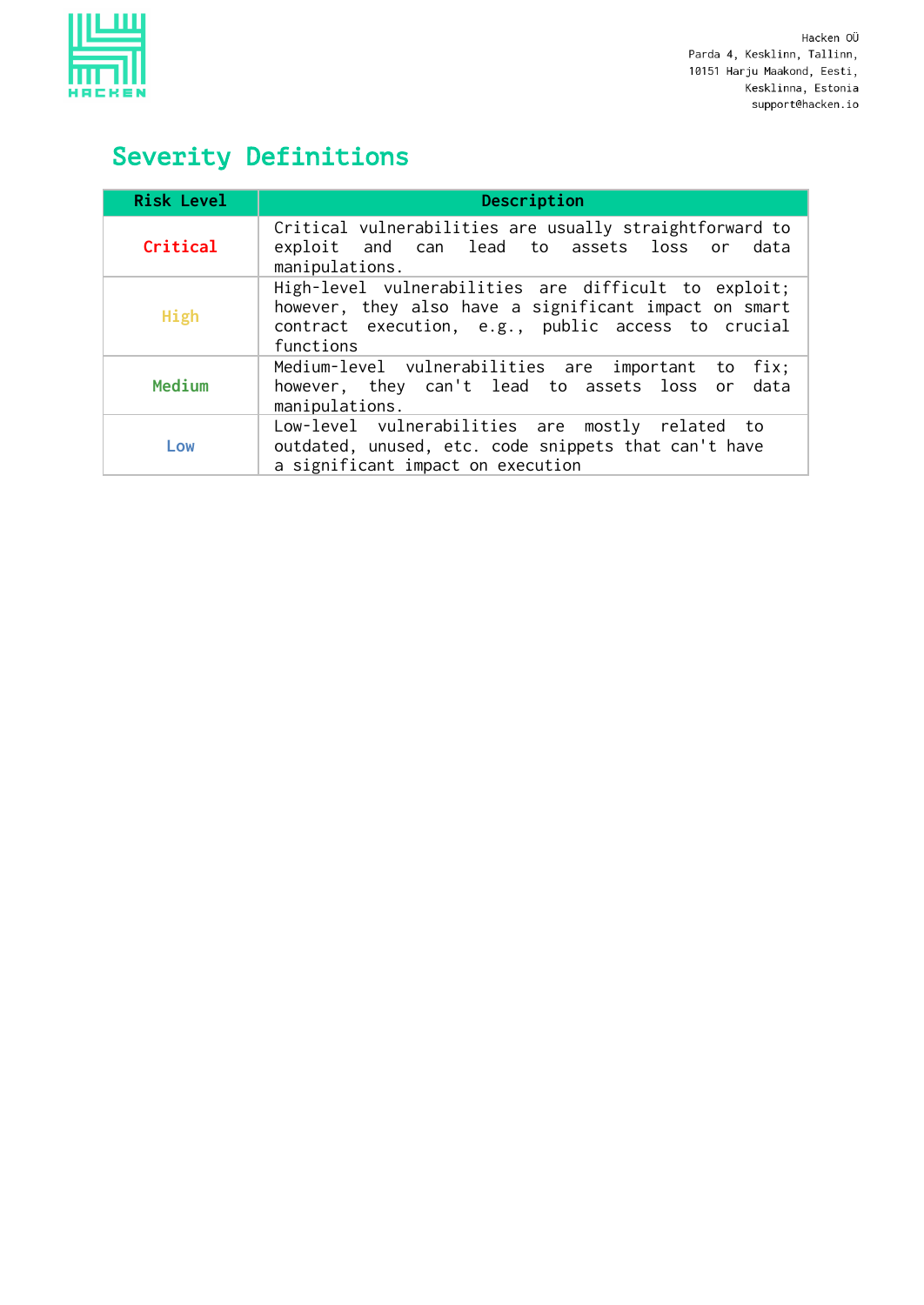

# <span id="page-8-0"></span>Audit overview

#### **Critical**

No critical severity issues were found.

#### **High**

No high severity issues were found.

#### **Medium**

The code contains redundant start date limitations in days. As a result, the contract would be inoperable after January 1st, 2030.

**Contracts**: KastaVesting.sol

**Recommendation**: validate the start date without limitations in the future.

**Status**: Acknowledged

#### **Low**

`vested` amount calculation performs division before multiplication which potentially may cause rounding issues.

**Contracts**: KastaVesting.sol

**Function**: \_getAvailableAmount, \_getNotVestedAmount

**Recommendation**: perform multiplication before division.

**Status**: Fixed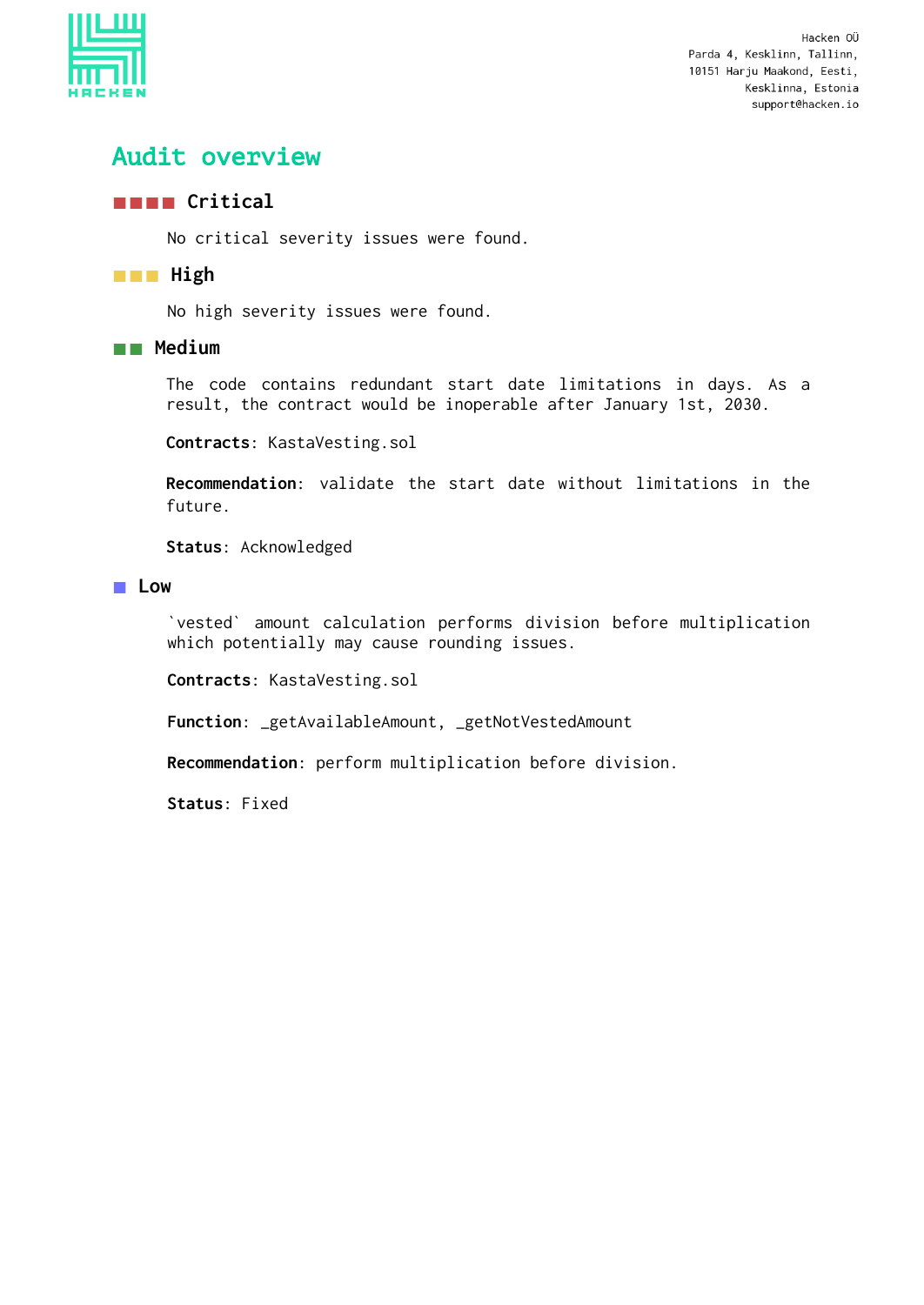

# <span id="page-9-0"></span>Recommendations

1.Simplify the vesting logic and make it more flexible by removing calculations in days and using seconds instead. Such an approach is more flexible and lowers the code complexity.

**Contracts**: KastaVesting.sol